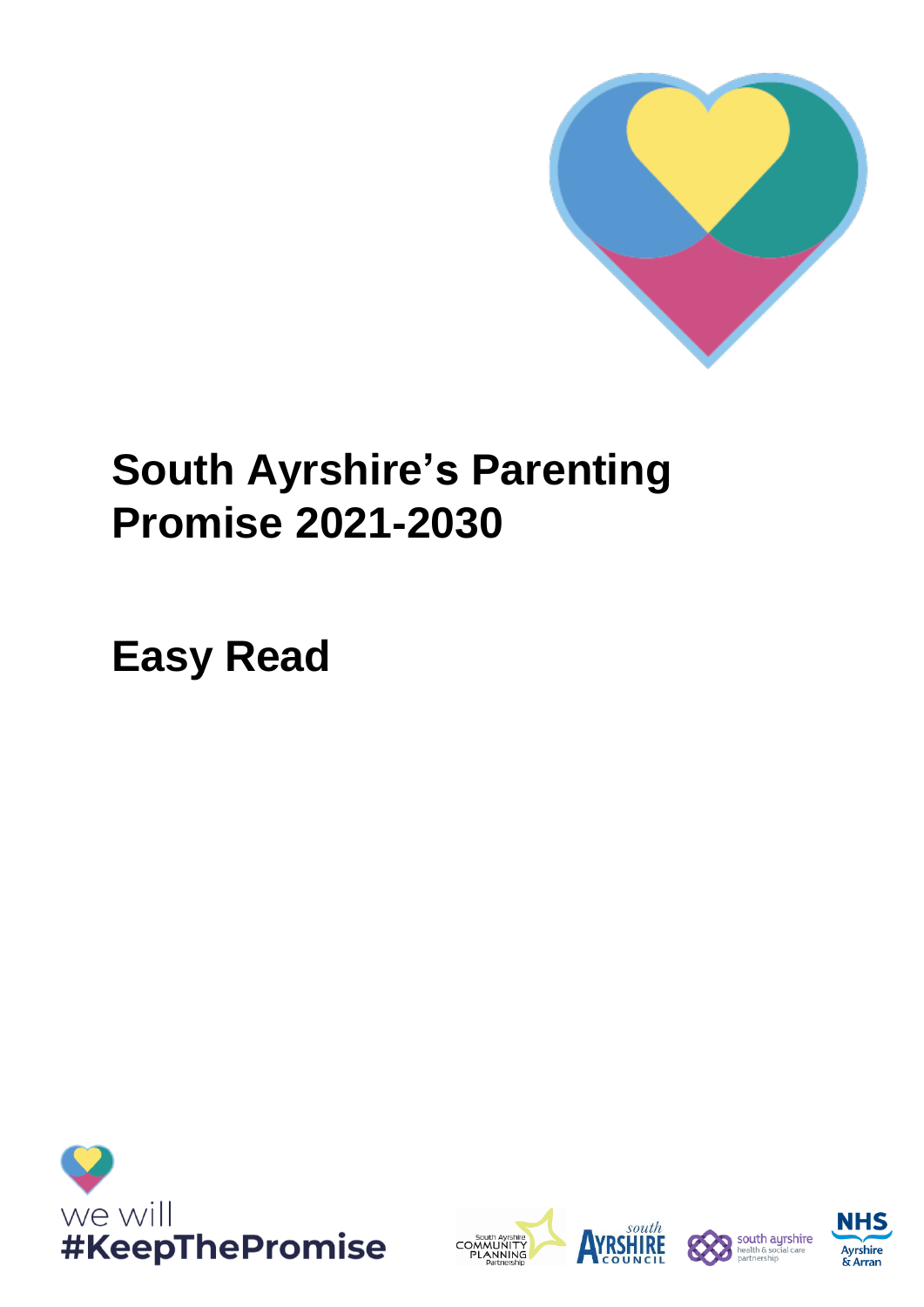### **Contents**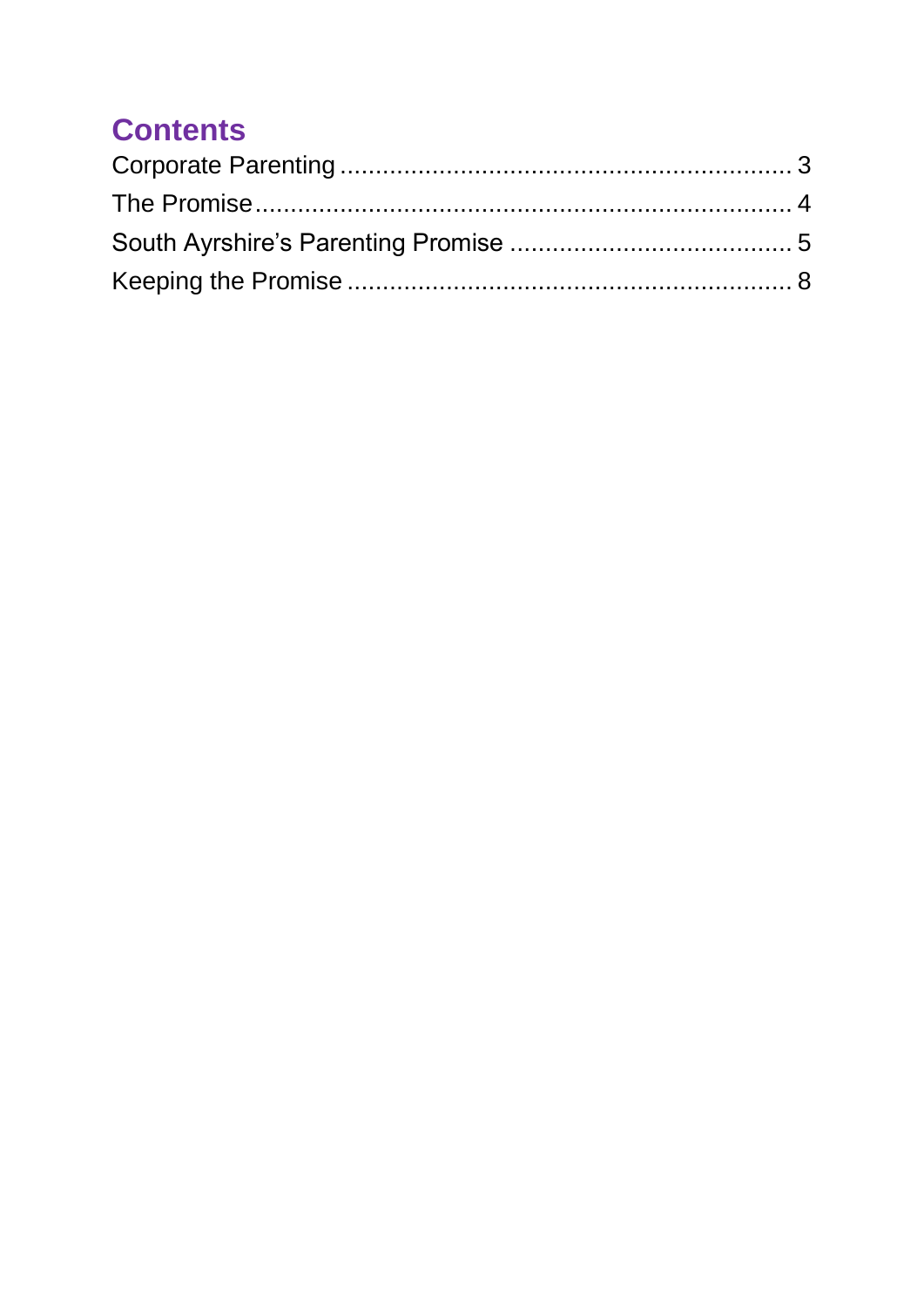### <span id="page-2-0"></span>**Corporate Parenting**



Corporate Parents are organisations who have a responsibility to support looked after young people.

Looked after young people are cared for by the local authority who are responsible for providing the same support that a good parent would.



In South Ayrshire organisations like the Council, Health and Social Care Partnership, NHS, Emergency Services and education are all Corporate Parents.



Corporate Parents work together to make sure that the young people they look after are safe, healthy and encouraged to do well.

They also make sure young people in their care have access to activities, training and employment.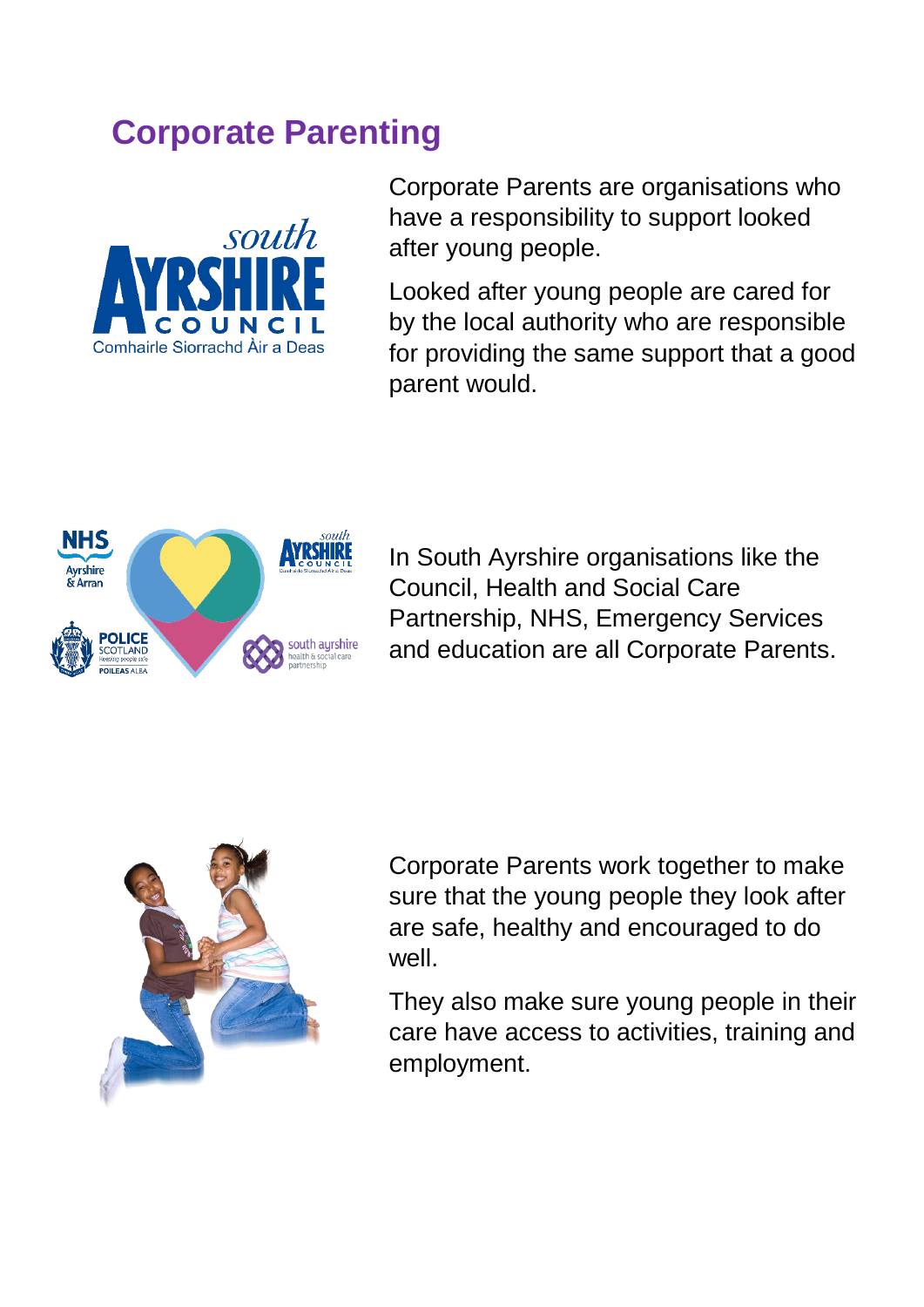### <span id="page-3-0"></span>**The Promise**



In 2020 the Care Review published **The Promise**.

It was created with the help of care experienced children, adults, families and the workforce.

**The Promise** told Scotland what it should do to make looked after young people feel loved and have a good childhood.



Organisations across Scotland agreed to **#KeepThePromise** and make changes so that all children grow up loved, safe and respected.



As part of The Promise the Care Review also created plans to help organisations make the right changes.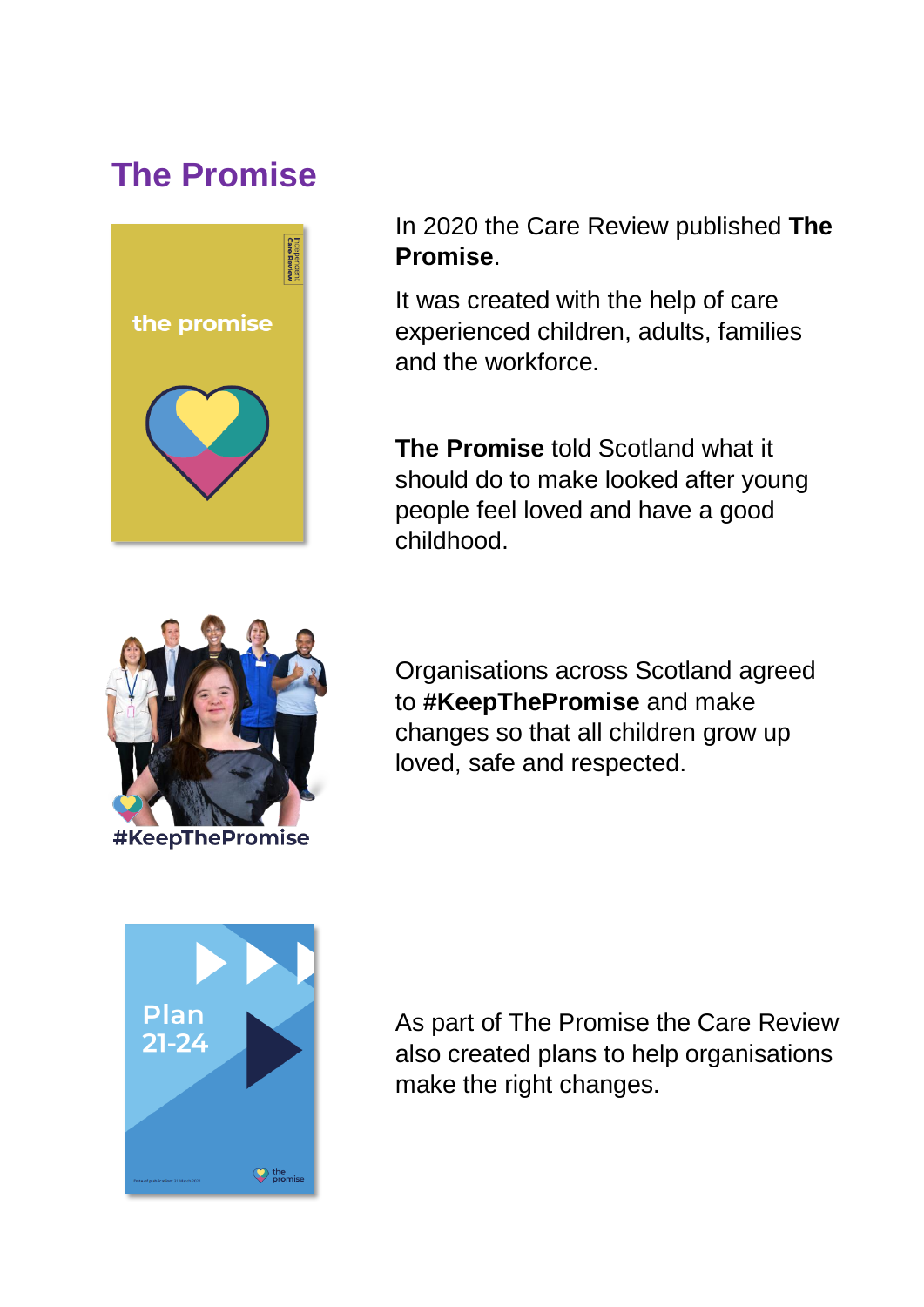## <span id="page-4-0"></span>**South Ayrshire's Parenting Promise**



#### **South Ayrshire's Parenting Promise**

has been created by local people who have care experience and by some of our Corporate Parents



The Parenting Promise focuses on:

Giving children a good childhood by making sure they feel loved and their needs are met.



Looking after loving and safe relationships and keeping brothers and sisters together unless it is not safe to do so.



Supporting young people as they become adults and helping them with things like getting their own house and getting a job.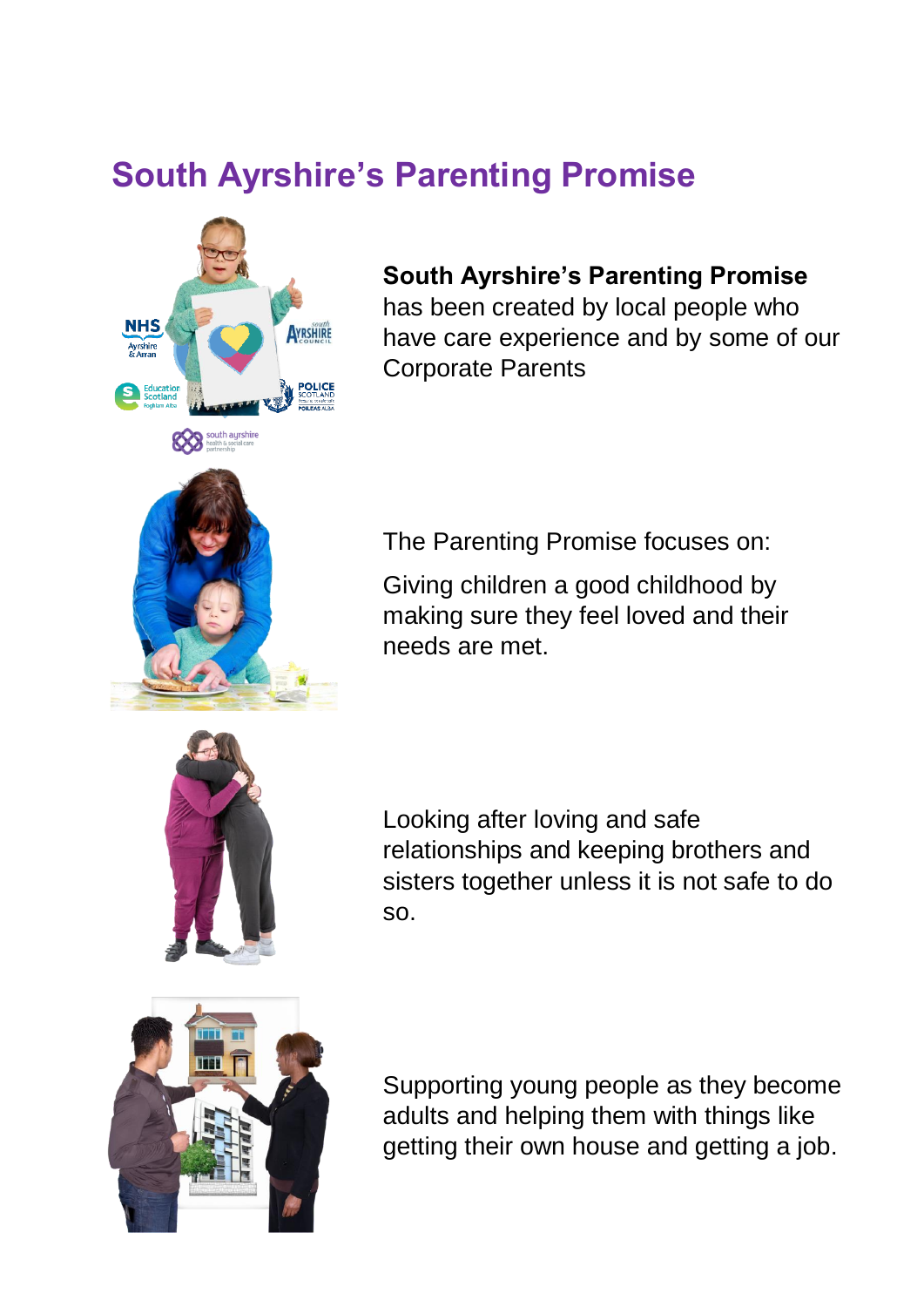

Making sure help is available to all families whenever they may need it and that there are places in every community where support is available for all age groups and families.



Making sure that all services and organisations in South Ayrshire know what they have to do as a Corporate Parent.



Supporting the workforce build meaningful relationships with young people and families.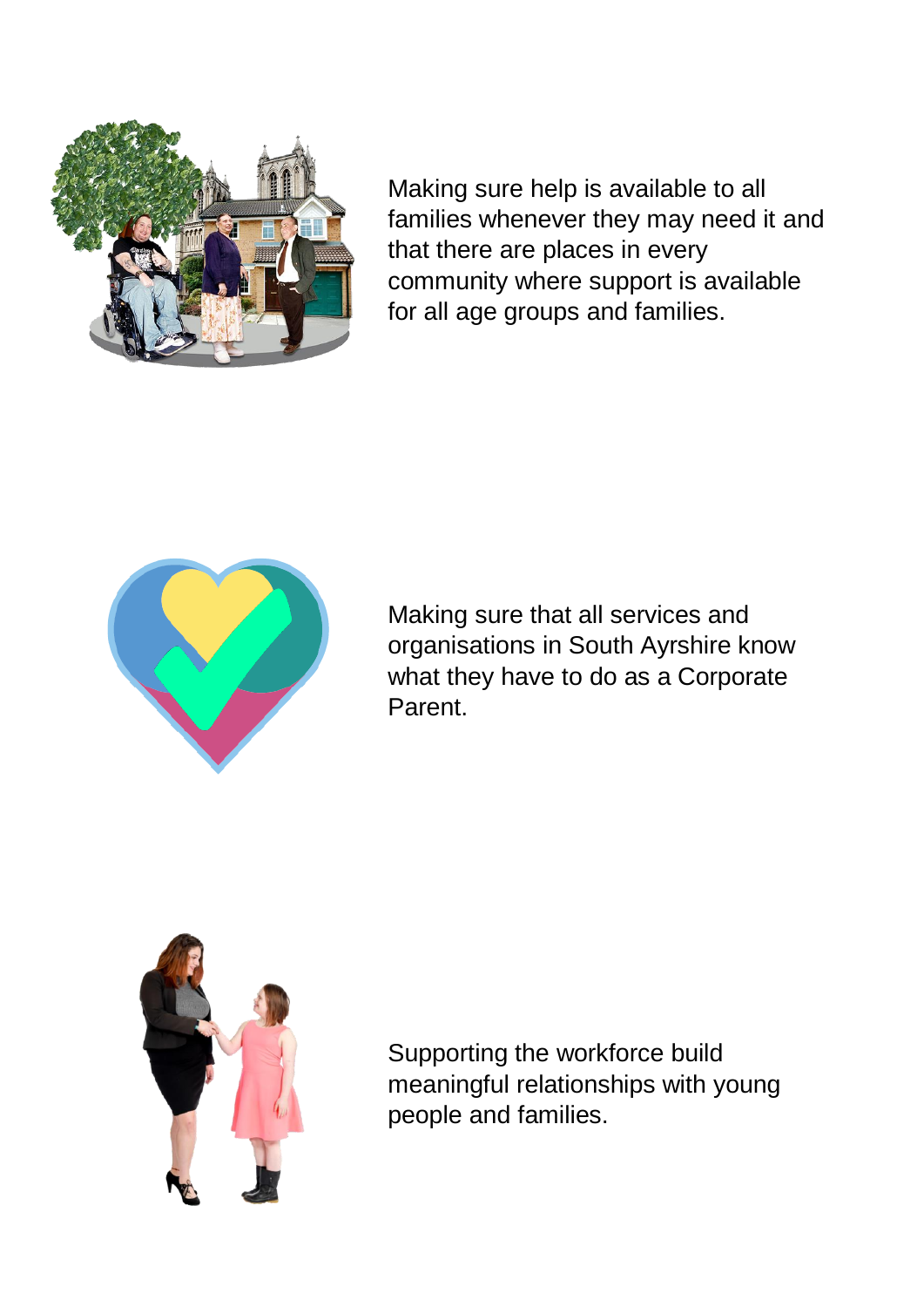

Encouraging organisations to share relevant information with each other to support people in the best way possible.



Making sure that policies and groups involved in care are focused on the needs of children and families.



Making sure children and families are involved in making services better through sharing their thoughts and experiences.